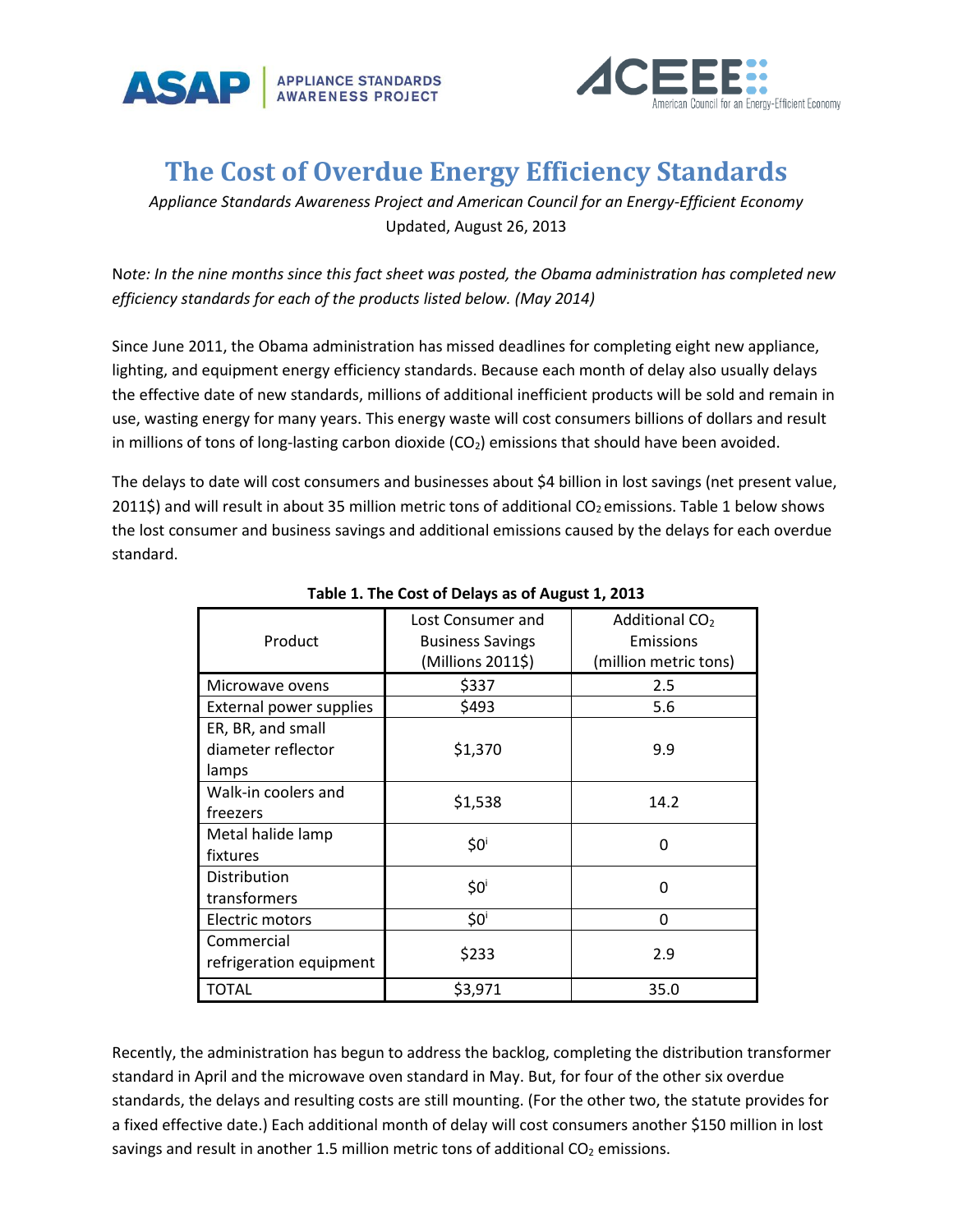



The Department of Energy (DOE) is the agency responsible for completing new efficiency standards. Once DOE completes a notice of proposed rulemaking ("NOPR") or a final rule containing a new standard, it must be approved by the White House Office of Management and Budget (OMB). During the first two years of the Obama administration, DOE and OMB worked well to complete new standards on time. But over the past two years, OMB's reviews have become lengthy—as long as two years in one case—and DOE has fallen behind.

The table below shows the products with overdue standards, including whether the next step is a proposed rule ("NOPR") or a final rule; whether the rule has been received by OMB for review or remains under development at DOE; the final rule deadline; the number of months OMB has held the rule; and the total number of months it is overdue.

| Product                                          | Rule<br><b>Stage</b> | <b>Rule Status</b>                                | <b>Final Rule</b><br>Deadlineii | <b>Months</b><br>at OMB | Total<br><b>Months</b><br>Overdue | Deadline<br><b>Status</b> |
|--------------------------------------------------|----------------------|---------------------------------------------------|---------------------------------|-------------------------|-----------------------------------|---------------------------|
| Microwave<br>ovens                               | Done                 | Final rule issued 5/31/13                         | June 2011                       | n.a.                    | 24                                | <b>MISSED</b>             |
| External power<br>supplies                       | Final                | NOPR issued 3/8/12; DOE<br>working on final rule  | <b>July 2011</b>                | n.a.                    | 25                                | <b>MISSED</b>             |
| ER, BR, and<br>small diameter<br>reflector lamps | <b>NOPR</b>          | OMB acknowledged<br>receiving NOPR 2/17/12        | Aug.<br>2011iii                 | 17                      | 27                                | <b>MISSED</b>             |
| Walk-in coolers<br>and freezers                  | <b>NOPR</b>          | OMB acknowledged<br>receiving NOPR 9/23/11        | Jan. 2012                       | 22                      | 22                                | <b>MISSED</b>             |
| Metal halide<br>lamp fixtures                    | Final                | NOPR issued 8/13/13; DOE<br>working on final rule | Jan. 2012                       | n.a.                    | 22                                | <b>MISSED</b>             |
| Distribution<br>transformers                     | Done                 | Final Rule issued 4/9/13                          | Oct. 2012                       | n.a.                    | 6                                 | <b>MISSED</b>             |
| Electric motors                                  | <b>NOPR</b>          | OMB acknowledged<br>receiving NOPR 7/17/13        | Dec. 2012                       | $\mathbf{0}$            | 10                                | <b>MISSED</b>             |
| Commercial<br>refrigeration<br>equipment         | <b>NOPR</b>          | OMB acknowledged<br>receiving NOPR 2/17/12        | Jan. 2013                       | 17                      | 10                                | <b>MISSED</b>             |

## **Table 2. Status of Overdue Energy Efficiency Standards**

READ THE BLO[G here.](http://www.appliance-standards.org/blog/lost-savings-obamas-delay-new-energy-saving-standards-37-billion) The methodology used for calculating the cost of delays is availabl[e here.](http://www.appliance-standards.org/sites/default/files/Cost_of_Delays_Methodology_August_2013_0.pdf)

 $\overline{\phantom{a}}$ 

## **For more information, contact Andrew deLaski, 617-363-9470, [adelaski@standardsASAP.org](mailto:adelaski@standardsASAP.org) or Jennifer Amann, 202-507-4015, [jamann@aceee.org.](mailto:jamann@aceee.org)**

<sup>i</sup> The delay for distribution transformers did not result in lost savings because DOE did not delay the effective date. Similarly, in the NOPR for metal halide lamp fixtures issued in August 2013, DOE proposed to not delay the effective date. We also assume that DOE will retain the effective date for electric motors specified in the statute. For the other overdue standards, DOE generally interprets the statute to require a fixed period (usually three years) between the publication and effective dates. ii All shown final rule deadlines are statutory or judicial, except those for microwaves and reflector lamps. For those, the table includes self-imposed deadlines published by DOE in its fall 2010 regulatory agenda.